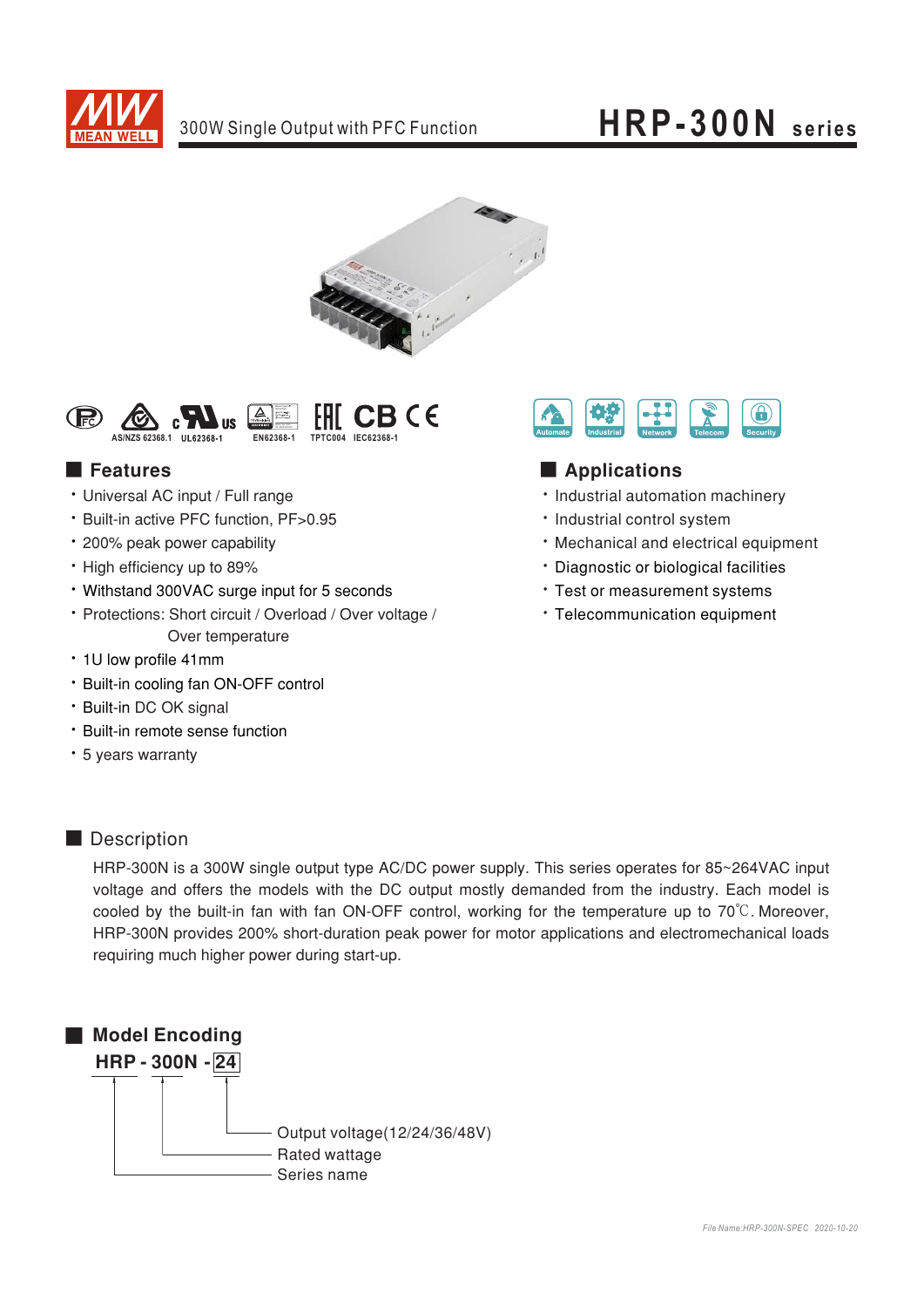

### **SPECIFICATION**

| <b>MODEL</b>        |                                                                                                                                                                                                                                                                                                                                                                                                                                                                                                                                                                                                                                                                                                                                                                                                                                                                                                                                                                                                                                                                                                                                                                                                                                       | HRP-300N-12                                                                                                          | HRP-300N-24                             | HRP-300N-36    | HRP-300N-48                                                                                                             |  |  |
|---------------------|---------------------------------------------------------------------------------------------------------------------------------------------------------------------------------------------------------------------------------------------------------------------------------------------------------------------------------------------------------------------------------------------------------------------------------------------------------------------------------------------------------------------------------------------------------------------------------------------------------------------------------------------------------------------------------------------------------------------------------------------------------------------------------------------------------------------------------------------------------------------------------------------------------------------------------------------------------------------------------------------------------------------------------------------------------------------------------------------------------------------------------------------------------------------------------------------------------------------------------------|----------------------------------------------------------------------------------------------------------------------|-----------------------------------------|----------------|-------------------------------------------------------------------------------------------------------------------------|--|--|
|                     | <b>DC VOLTAGE</b>                                                                                                                                                                                                                                                                                                                                                                                                                                                                                                                                                                                                                                                                                                                                                                                                                                                                                                                                                                                                                                                                                                                                                                                                                     | 12V                                                                                                                  | <b>24V</b>                              | 36V            | 48V                                                                                                                     |  |  |
|                     |                                                                                                                                                                                                                                                                                                                                                                                                                                                                                                                                                                                                                                                                                                                                                                                                                                                                                                                                                                                                                                                                                                                                                                                                                                       | 27A                                                                                                                  | 14A                                     | <b>9A</b>      | 7A                                                                                                                      |  |  |
|                     | <b>RATED CURRENT</b>                                                                                                                                                                                                                                                                                                                                                                                                                                                                                                                                                                                                                                                                                                                                                                                                                                                                                                                                                                                                                                                                                                                                                                                                                  | $0 - 27A$                                                                                                            |                                         | $0 - 9A$       |                                                                                                                         |  |  |
|                     | <b>CURRENT RANGE</b>                                                                                                                                                                                                                                                                                                                                                                                                                                                                                                                                                                                                                                                                                                                                                                                                                                                                                                                                                                                                                                                                                                                                                                                                                  |                                                                                                                      | $0 - 14A$                               |                | $0 - 7A$                                                                                                                |  |  |
|                     | <b>RATED POWER</b>                                                                                                                                                                                                                                                                                                                                                                                                                                                                                                                                                                                                                                                                                                                                                                                                                                                                                                                                                                                                                                                                                                                                                                                                                    | 324W                                                                                                                 | 336W                                    | 324W           | 336W                                                                                                                    |  |  |
|                     | RIPPLE & NOISE (max.) Note.2 120mVp-p                                                                                                                                                                                                                                                                                                                                                                                                                                                                                                                                                                                                                                                                                                                                                                                                                                                                                                                                                                                                                                                                                                                                                                                                 |                                                                                                                      | 150mVp-p                                | 250mVp-p       | 250mVp-p                                                                                                                |  |  |
| <b>OUTPUT</b>       | <b>VOLTAGE ADJ. RANGE</b>                                                                                                                                                                                                                                                                                                                                                                                                                                                                                                                                                                                                                                                                                                                                                                                                                                                                                                                                                                                                                                                                                                                                                                                                             | $10.2 - 13.8V$                                                                                                       | $21.6 - 28.8V$                          | $28.8 - 39.6V$ | $40.8 - 55.2V$                                                                                                          |  |  |
|                     | <b>VOLTAGE TOLERANCE Note.3</b>                                                                                                                                                                                                                                                                                                                                                                                                                                                                                                                                                                                                                                                                                                                                                                                                                                                                                                                                                                                                                                                                                                                                                                                                       | ±1.0%                                                                                                                | ±1.0%                                   | ±1.0%          | ±1.0%                                                                                                                   |  |  |
|                     | <b>LINE REGULATION</b>                                                                                                                                                                                                                                                                                                                                                                                                                                                                                                                                                                                                                                                                                                                                                                                                                                                                                                                                                                                                                                                                                                                                                                                                                | ±0.3%                                                                                                                | ±0.2%                                   | ±0.2%          | ±0.2%                                                                                                                   |  |  |
|                     | <b>LOAD REGULATION</b>                                                                                                                                                                                                                                                                                                                                                                                                                                                                                                                                                                                                                                                                                                                                                                                                                                                                                                                                                                                                                                                                                                                                                                                                                |                                                                                                                      | ± 0.5%<br>± 0.5%<br>±0.5%<br>$\pm 0.5%$ |                |                                                                                                                         |  |  |
|                     | <b>SETUP, RISE TIME</b>                                                                                                                                                                                                                                                                                                                                                                                                                                                                                                                                                                                                                                                                                                                                                                                                                                                                                                                                                                                                                                                                                                                                                                                                               | 1000ms, 50ms/230VAC<br>2500ms, 50ms/115VAC at full load                                                              |                                         |                |                                                                                                                         |  |  |
|                     | <b>HOLD UP TIME (Typ.)</b>                                                                                                                                                                                                                                                                                                                                                                                                                                                                                                                                                                                                                                                                                                                                                                                                                                                                                                                                                                                                                                                                                                                                                                                                            | 16ms/115VAC at full load<br>16ms/230VAC                                                                              |                                         |                |                                                                                                                         |  |  |
|                     | <b>VOLTAGE RANGE</b>                                                                                                                                                                                                                                                                                                                                                                                                                                                                                                                                                                                                                                                                                                                                                                                                                                                                                                                                                                                                                                                                                                                                                                                                                  | Note.4 $ 85 - 264$ VAC<br>$120 - 370$ VDC                                                                            |                                         |                |                                                                                                                         |  |  |
|                     | <b>FREQUENCY RANGE</b>                                                                                                                                                                                                                                                                                                                                                                                                                                                                                                                                                                                                                                                                                                                                                                                                                                                                                                                                                                                                                                                                                                                                                                                                                | $47 - 63$ Hz                                                                                                         |                                         |                |                                                                                                                         |  |  |
|                     | <b>POWER FACTOR (Typ.)</b>                                                                                                                                                                                                                                                                                                                                                                                                                                                                                                                                                                                                                                                                                                                                                                                                                                                                                                                                                                                                                                                                                                                                                                                                            | PF>0.95/230VAC                                                                                                       | PF>0.99/115VAC at full load             |                |                                                                                                                         |  |  |
| <b>INPUT</b>        | <b>EFFICIENCY (Typ.)</b>                                                                                                                                                                                                                                                                                                                                                                                                                                                                                                                                                                                                                                                                                                                                                                                                                                                                                                                                                                                                                                                                                                                                                                                                              | 88%                                                                                                                  | 87%                                     | 88%            | 89%                                                                                                                     |  |  |
|                     | <b>AC CURRENT (Typ.)</b>                                                                                                                                                                                                                                                                                                                                                                                                                                                                                                                                                                                                                                                                                                                                                                                                                                                                                                                                                                                                                                                                                                                                                                                                              | 3.5A/115VAC<br>1.8A/230VAC                                                                                           |                                         |                |                                                                                                                         |  |  |
|                     | <b>INRUSH CURRENT (Typ.)</b>                                                                                                                                                                                                                                                                                                                                                                                                                                                                                                                                                                                                                                                                                                                                                                                                                                                                                                                                                                                                                                                                                                                                                                                                          | 35A/115VAC<br>75A/230VAC                                                                                             |                                         |                |                                                                                                                         |  |  |
|                     | <b>LEAKAGE CURRENT</b>                                                                                                                                                                                                                                                                                                                                                                                                                                                                                                                                                                                                                                                                                                                                                                                                                                                                                                                                                                                                                                                                                                                                                                                                                | <1.5mA/240VAC                                                                                                        |                                         |                |                                                                                                                         |  |  |
|                     |                                                                                                                                                                                                                                                                                                                                                                                                                                                                                                                                                                                                                                                                                                                                                                                                                                                                                                                                                                                                                                                                                                                                                                                                                                       | Normally works within 105 ~ 200% rated output power for more than 5 seconds and then shut down o/p voltage, re-power |                                         |                |                                                                                                                         |  |  |
|                     |                                                                                                                                                                                                                                                                                                                                                                                                                                                                                                                                                                                                                                                                                                                                                                                                                                                                                                                                                                                                                                                                                                                                                                                                                                       | on to recover                                                                                                        |                                         |                |                                                                                                                         |  |  |
|                     | <b>OVERLOAD</b>                                                                                                                                                                                                                                                                                                                                                                                                                                                                                                                                                                                                                                                                                                                                                                                                                                                                                                                                                                                                                                                                                                                                                                                                                       |                                                                                                                      |                                         |                | Constant current limiting for output power >220% rated for more than 5 seconds and then shut down o/p voltage, re-power |  |  |
| <b>PROTECTION</b>   |                                                                                                                                                                                                                                                                                                                                                                                                                                                                                                                                                                                                                                                                                                                                                                                                                                                                                                                                                                                                                                                                                                                                                                                                                                       | on to recover                                                                                                        |                                         |                |                                                                                                                         |  |  |
|                     | <b>OVER VOLTAGE</b>                                                                                                                                                                                                                                                                                                                                                                                                                                                                                                                                                                                                                                                                                                                                                                                                                                                                                                                                                                                                                                                                                                                                                                                                                   | $14.4 - 16.8V$                                                                                                       | $30 - 34.8V$                            | $41.4 - 48.6V$ | $57.6 - 67.2V$                                                                                                          |  |  |
|                     |                                                                                                                                                                                                                                                                                                                                                                                                                                                                                                                                                                                                                                                                                                                                                                                                                                                                                                                                                                                                                                                                                                                                                                                                                                       | Protection type: Shut down o/p voltage, re-power on to recover                                                       |                                         |                |                                                                                                                         |  |  |
|                     | <b>OVER TEMPERATURE</b>                                                                                                                                                                                                                                                                                                                                                                                                                                                                                                                                                                                                                                                                                                                                                                                                                                                                                                                                                                                                                                                                                                                                                                                                               | Shut down o/p voltage, recovers automatically after temperature goes down                                            |                                         |                |                                                                                                                         |  |  |
| <b>FUNCTION</b>     | <b>DC OK SIGNAL</b>                                                                                                                                                                                                                                                                                                                                                                                                                                                                                                                                                                                                                                                                                                                                                                                                                                                                                                                                                                                                                                                                                                                                                                                                                   | PSU turns on: 3.3 ~ 5.6V; PSU turns off: 0 ~ 1V                                                                      |                                         |                |                                                                                                                         |  |  |
|                     | <b>FAN CONTROL (Typ.)</b>                                                                                                                                                                                                                                                                                                                                                                                                                                                                                                                                                                                                                                                                                                                                                                                                                                                                                                                                                                                                                                                                                                                                                                                                             | Load $35 \pm 15\%$ or RTH2 $\geq 50\degree$ C Fan on                                                                 |                                         |                |                                                                                                                         |  |  |
|                     | <b>WORKING TEMP.</b>                                                                                                                                                                                                                                                                                                                                                                                                                                                                                                                                                                                                                                                                                                                                                                                                                                                                                                                                                                                                                                                                                                                                                                                                                  | $-40 \sim +70^{\circ}$ (Refer to "Derating Curve")                                                                   |                                         |                |                                                                                                                         |  |  |
|                     | <b>WORKING HUMIDITY</b>                                                                                                                                                                                                                                                                                                                                                                                                                                                                                                                                                                                                                                                                                                                                                                                                                                                                                                                                                                                                                                                                                                                                                                                                               | 20~90% RH non-condensing                                                                                             |                                         |                |                                                                                                                         |  |  |
| ENVIRONMENT         | <b>STORAGE TEMP., HUMIDITY</b>                                                                                                                                                                                                                                                                                                                                                                                                                                                                                                                                                                                                                                                                                                                                                                                                                                                                                                                                                                                                                                                                                                                                                                                                        | $-40 \sim +85^{\circ}$ C, 10 ~ 95% RH                                                                                |                                         |                |                                                                                                                         |  |  |
|                     | <b>TEMP. COEFFICIENT</b>                                                                                                                                                                                                                                                                                                                                                                                                                                                                                                                                                                                                                                                                                                                                                                                                                                                                                                                                                                                                                                                                                                                                                                                                              | $\pm$ 0.03%/°C (0 ~ 50°C)                                                                                            |                                         |                |                                                                                                                         |  |  |
|                     | <b>VIBRATION</b>                                                                                                                                                                                                                                                                                                                                                                                                                                                                                                                                                                                                                                                                                                                                                                                                                                                                                                                                                                                                                                                                                                                                                                                                                      | 10~500Hz, 5G 10min./1cycle, 60min. each along X, Y, Z axes                                                           |                                         |                |                                                                                                                         |  |  |
|                     | <b>SAFETY STANDARDS</b>                                                                                                                                                                                                                                                                                                                                                                                                                                                                                                                                                                                                                                                                                                                                                                                                                                                                                                                                                                                                                                                                                                                                                                                                               | UL62368-1, TUV EN62368-1, EAC TP TC 004, AS/NZS 62368.1 approved                                                     |                                         |                |                                                                                                                         |  |  |
|                     | <b>WITHSTAND VOLTAGE</b>                                                                                                                                                                                                                                                                                                                                                                                                                                                                                                                                                                                                                                                                                                                                                                                                                                                                                                                                                                                                                                                                                                                                                                                                              | I/P-O/P:3KVAC I/P-FG:2KVAC O/P-FG:0.5KVAC                                                                            |                                         |                |                                                                                                                         |  |  |
|                     | <b>ISOLATION RESISTANCE</b>                                                                                                                                                                                                                                                                                                                                                                                                                                                                                                                                                                                                                                                                                                                                                                                                                                                                                                                                                                                                                                                                                                                                                                                                           | I/P-O/P, I/P-FG, O/P-FG:100M Ohms / 500VDC / 25°C / 70% RH                                                           |                                         |                |                                                                                                                         |  |  |
|                     | <b>EMC EMISSION</b>                                                                                                                                                                                                                                                                                                                                                                                                                                                                                                                                                                                                                                                                                                                                                                                                                                                                                                                                                                                                                                                                                                                                                                                                                   | Parameter                                                                                                            | <b>Standard</b>                         |                | <b>Test Level / Note</b>                                                                                                |  |  |
|                     |                                                                                                                                                                                                                                                                                                                                                                                                                                                                                                                                                                                                                                                                                                                                                                                                                                                                                                                                                                                                                                                                                                                                                                                                                                       | Conducted                                                                                                            | EN55032                                 |                | Class B                                                                                                                 |  |  |
|                     |                                                                                                                                                                                                                                                                                                                                                                                                                                                                                                                                                                                                                                                                                                                                                                                                                                                                                                                                                                                                                                                                                                                                                                                                                                       | Radiated                                                                                                             | EN55032                                 |                | Class B                                                                                                                 |  |  |
|                     |                                                                                                                                                                                                                                                                                                                                                                                                                                                                                                                                                                                                                                                                                                                                                                                                                                                                                                                                                                                                                                                                                                                                                                                                                                       | Harmonic current                                                                                                     | EN61000-3-2                             |                | Class A                                                                                                                 |  |  |
|                     |                                                                                                                                                                                                                                                                                                                                                                                                                                                                                                                                                                                                                                                                                                                                                                                                                                                                                                                                                                                                                                                                                                                                                                                                                                       | Voltage Flicker                                                                                                      | EN61000-3-3                             |                | -----                                                                                                                   |  |  |
| <b>SAFETY &amp;</b> | <b>EMC IMMUNITY</b>                                                                                                                                                                                                                                                                                                                                                                                                                                                                                                                                                                                                                                                                                                                                                                                                                                                                                                                                                                                                                                                                                                                                                                                                                   | EN55035, EN61000-6-2(EN50082-2)                                                                                      |                                         |                |                                                                                                                         |  |  |
| EMC<br>(Note 5)     |                                                                                                                                                                                                                                                                                                                                                                                                                                                                                                                                                                                                                                                                                                                                                                                                                                                                                                                                                                                                                                                                                                                                                                                                                                       | Parameter                                                                                                            | <b>Standard</b>                         |                | <b>Test Level / Note</b>                                                                                                |  |  |
|                     |                                                                                                                                                                                                                                                                                                                                                                                                                                                                                                                                                                                                                                                                                                                                                                                                                                                                                                                                                                                                                                                                                                                                                                                                                                       | <b>ESD</b>                                                                                                           | EN61000-4-2                             |                | Level 3, 8KV air; Level 2, 4KV contact                                                                                  |  |  |
|                     |                                                                                                                                                                                                                                                                                                                                                                                                                                                                                                                                                                                                                                                                                                                                                                                                                                                                                                                                                                                                                                                                                                                                                                                                                                       | RF field                                                                                                             | EN61000-4-3                             |                | Level 3, 10V/m                                                                                                          |  |  |
|                     |                                                                                                                                                                                                                                                                                                                                                                                                                                                                                                                                                                                                                                                                                                                                                                                                                                                                                                                                                                                                                                                                                                                                                                                                                                       | EFT/Burst                                                                                                            | EN61000-4-4                             |                | Level 3, 2KV                                                                                                            |  |  |
|                     |                                                                                                                                                                                                                                                                                                                                                                                                                                                                                                                                                                                                                                                                                                                                                                                                                                                                                                                                                                                                                                                                                                                                                                                                                                       | Surge                                                                                                                | EN61000-4-5                             |                | Level 4, 4KV/Line-FG; 2KV/Line-Line                                                                                     |  |  |
|                     |                                                                                                                                                                                                                                                                                                                                                                                                                                                                                                                                                                                                                                                                                                                                                                                                                                                                                                                                                                                                                                                                                                                                                                                                                                       | Conducted                                                                                                            | EN61000-4-6                             |                | Level 3, 10V                                                                                                            |  |  |
|                     |                                                                                                                                                                                                                                                                                                                                                                                                                                                                                                                                                                                                                                                                                                                                                                                                                                                                                                                                                                                                                                                                                                                                                                                                                                       | <b>Magnetic Field</b>                                                                                                | EN61000-4-8                             |                | Level 4, 30A/m                                                                                                          |  |  |
|                     |                                                                                                                                                                                                                                                                                                                                                                                                                                                                                                                                                                                                                                                                                                                                                                                                                                                                                                                                                                                                                                                                                                                                                                                                                                       | Voltage Dips and Interruptions                                                                                       | EN61000-4-11                            |                | 95% dip 0.5 periods, 30% dip 25 periods,<br>95% interruptions 250 periods                                               |  |  |
|                     | <b>MTBF</b>                                                                                                                                                                                                                                                                                                                                                                                                                                                                                                                                                                                                                                                                                                                                                                                                                                                                                                                                                                                                                                                                                                                                                                                                                           | MIL-HDBK-217F (25°C)<br>Telcordia TR/SR-332 (Bellcore);<br>201.43K hrs min.<br>529.1K hrs min.                       |                                         |                |                                                                                                                         |  |  |
| <b>OTHERS</b>       | <b>DIMENSION</b>                                                                                                                                                                                                                                                                                                                                                                                                                                                                                                                                                                                                                                                                                                                                                                                                                                                                                                                                                                                                                                                                                                                                                                                                                      | 199*105*41mm (L*W*H)                                                                                                 |                                         |                |                                                                                                                         |  |  |
|                     | <b>PACKING</b>                                                                                                                                                                                                                                                                                                                                                                                                                                                                                                                                                                                                                                                                                                                                                                                                                                                                                                                                                                                                                                                                                                                                                                                                                        | 0.9Kg;15pcs/14.5Kg/0.84CUFT                                                                                          |                                         |                |                                                                                                                         |  |  |
| <b>NOTE</b>         | 1. All parameters NOT specially mentioned are measured at 230VAC input, rated load and $25^{\circ}$ of ambient temperature.<br>2. Ripple & noise are measured at 20MHz of bandwidth by using a 12" twisted pair-wire terminated with a 0.1uf & 47uf parallel capacitor.<br>3. Tolerance: includes set up tolerance, line regulation and load regulation.<br>4. Derating may be needed under low input voltages. Please check the derating curve for more details.<br>5. The power supply is considered a component which will be installed into a final equipment. All the EMC tests are been executed by mounting the unit on<br>a 360mm*360mm metal plate with 1mm of thickness. The final equipment must be re-confirmed that it still meets EMC directives. For guidance on how to<br>perform these EMC tests, please refer to "EMI testing of component power supplies." (as available on http://www.meanwell.com)<br>6. The ambient temperature derating of $3.5^{\circ}$ C/1000m with fanless models and of $5^{\circ}$ C/1000m with fan models for operating altitude higher than 2000m(6500ft).<br>X Product Liability Disclaimer: For detailed information, please refer to https://www.meanwell.com/serviceDisclaimer.aspx |                                                                                                                      |                                         |                |                                                                                                                         |  |  |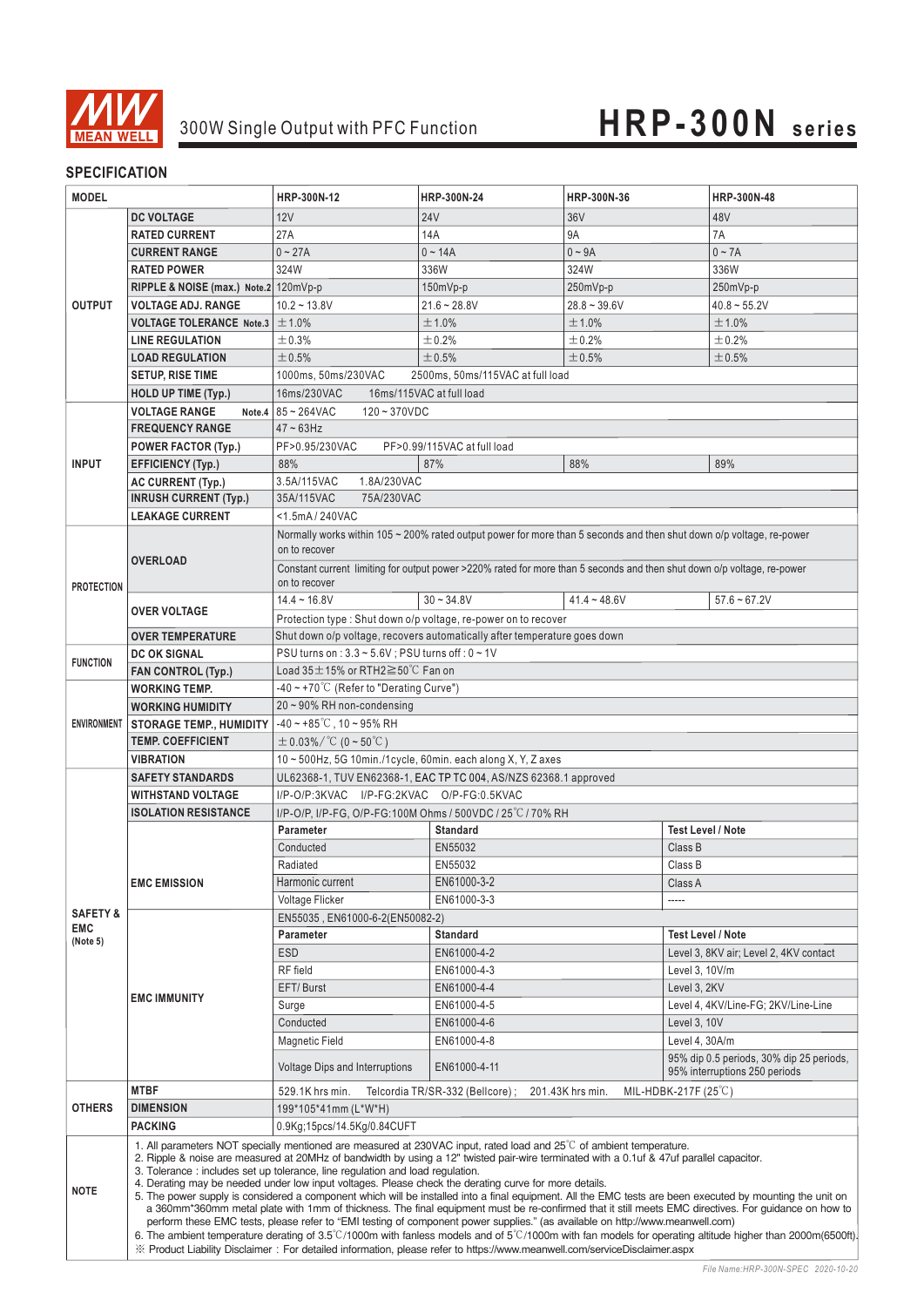

### 300W Single Output with PFC Function

## **HRP-300N series**

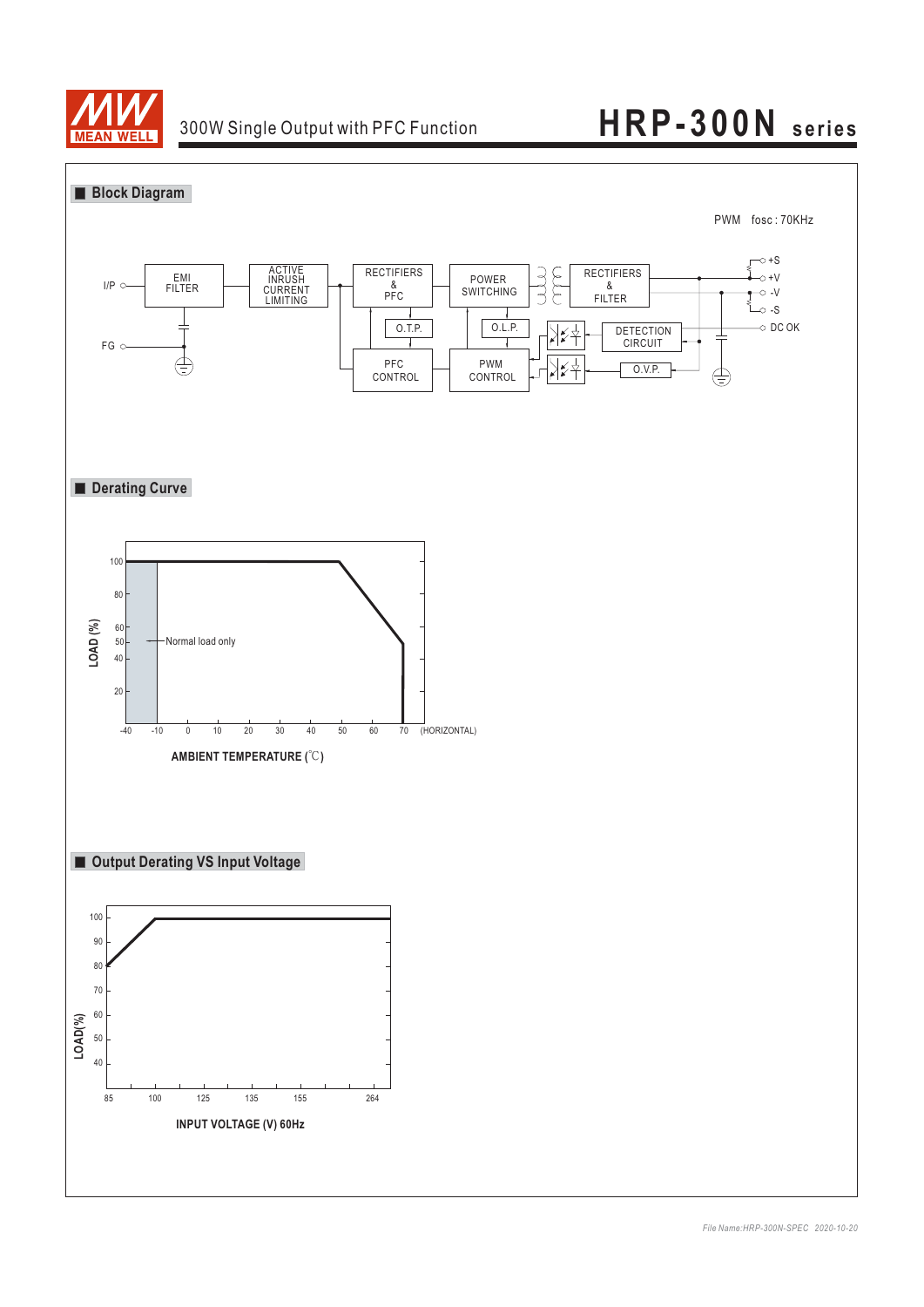

### **Function Manual**

#### **1.Remote Sense**

The remote sensing compensates voltage drop on the load wiring up to 0.5V.







#### **2.DC-OK Signal**

DC-OK signal is a TTL level signal. High when PSU turns on.

| Between DC-OK(pin3) and GND(pin5) Output Status |     |
|-------------------------------------------------|-----|
| $3.3 - 5.6V$                                    | ON  |
| $0 - 1V$                                        | OFF |





Fig 2.1

#### **3.Peak Power**



 $t \leqslant 5$  sec



Pav: Average output power (W) P<sub>pk</sub>: Peak output power (W) P<sub>npk</sub>: Non-peak output power (W) Prated : Rated output power (W)  $t$  : Peak power width (sec) T: Period (sec)